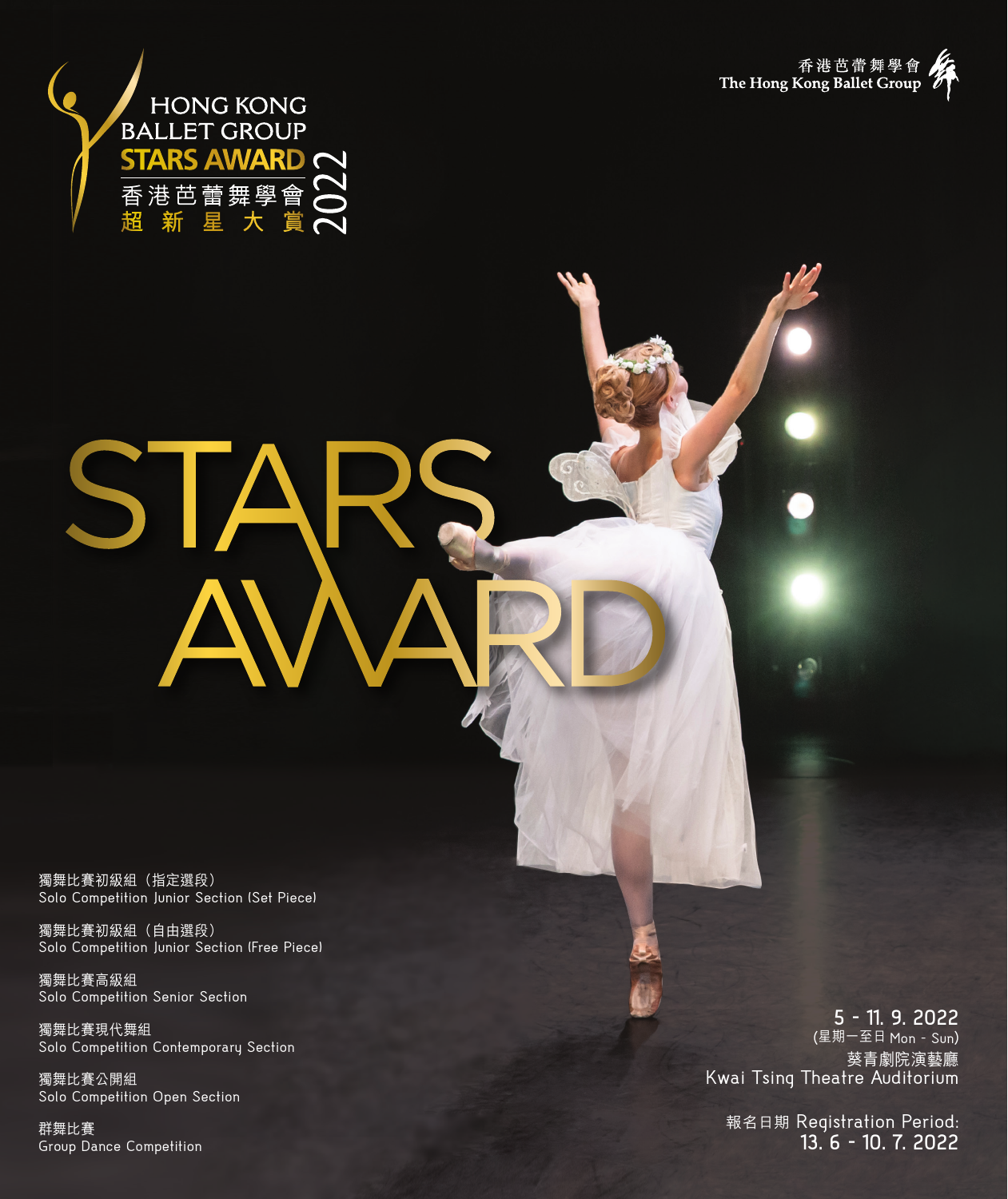# **香港芭蕾舞學會超新星大賞**

「香港芭蕾舞學會超新星大賞」,是全港首個公開芭蕾舞比賽。參賽者可參加獨舞比賽及/或群舞比賽。獨舞比賽分為初級組、高級 組、現代舞組及公開組。為保持中立,學會每屆都會邀請和本地舞蹈學校沒有關連的獨立舞蹈家及芭蕾舞大師擔任比賽評判團。比 賽自2000年首次舉辦至今,已吸引接近8,300名參賽者參賽,是城中觸目的芭蕾舞活動之一。

# About Hong Kong Ballet Group Stars Award

Hong Kong Ballet Group Stars Award, is the first ballet competition in Hong Kong. Entrants will compete in Solo and/or Group Dance Competition. The Solo Competition is divided into Junior, Senior, Contemporary and Open Sections. For impartiality, independent artists and ballet masters who are not affiliated with local dance schools are invited to be the adjudicators for the competition. Since its inception in 2000, the Competition has drawn almost 8,300 participants and has become one of the major ballet events in Hong Kong.

# **獎項** Awards

### A) **獨舞比賽初級組、現代舞組、公開組及群舞比賽** Solo Competition Junior, Contemporary and Open Section & Group Dance Competition

| 獎項 / 名次 Award / Status               | 接牌 / 獎狀 Medal / Trophy / Certificate                       |
|--------------------------------------|------------------------------------------------------------|
| 金、銀及銅獎 Gold, Silver and Bronze Award | 其名次之獎牌或獎座及獎狀 A medal/ trophy and certificate for the Award |
| 90分或以上 points or above               | 優異獎 Distinction Award                                      |
| $80 - 89$ points                     | 優良獎 Merit Award                                            |

## B) **獨舞比賽高級組**

# Solo Competition Senior Section

| 獎項/名次 Award / Status | 獎座 / 獎狀 Trophy / Certificate                | 現金獎 Cash Prize |
|----------------------|---------------------------------------------|----------------|
| 金獎 Gold Award        | 金獎獎座及獎狀 Gold Award trophy and certificate   | HK\$4,000      |
| 銀獎 Silver Award      | 銀獎獎座及獎狀 Silver Award trophy and certificate | HK\$2,000      |
| 銅獎 Bronze Award      | 銅獎獎座及獎狀 Bronze Award trophy and certificate | HK\$1,000      |

## C) **獨舞比賽高級組特別獎項**

## Special Awards for Solo Competition Senior Section

| 獎項 Award                                                       | 準則 Criteria                                               | <b>現金獎 Cash Prize</b> |
|----------------------------------------------------------------|-----------------------------------------------------------|-----------------------|
| 香港芭蕾舞學會超新星大獎<br>Hong Kong Ballet Group Grand Star Award        | Talented entrant with the most outstanding<br>performance | HK\$30,000            |
| 香港芭蕾舞學會超新星最具潛質獎<br>Hong Kong Ballet Group Aspiring Star Awards | Two entrants with the highest potential                   | HK\$10,000 each       |

## D) **香港芭蕾舞學會獎學金** The HKBG Scholarships

香港芭蕾舞學會獎學金將頒予傑出優勝者,並保送得獎者至著名芭蕾舞學院作短期進修,學費全免。

Outstanding winners will be awarded The HKBG Scholarships to short-term training programmes at affiliated ballet institutions, with free tuition.

得獎者由評判團單獨斟酌决定。若評判團認為參賽者水準未如理想,評判團有權在任何組別不頒發任何獎項。

Winners will be chosen at the sole discretion of the adjudicators who shall have the right not to award any prizes in any division if they are of the view that none of the *performances of the entrants in a particular division is up to a sufficiently high standard.*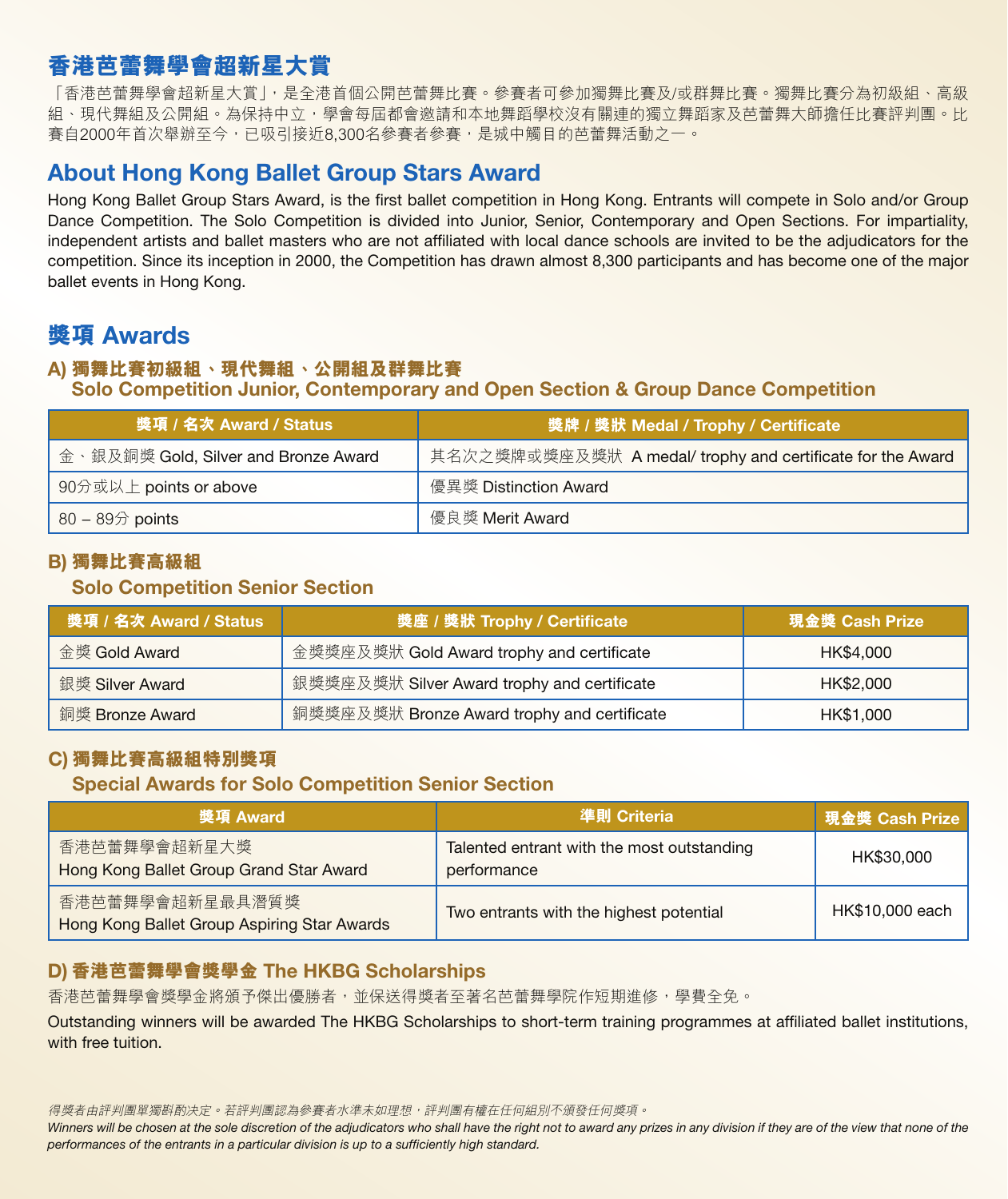以小組賽形式作賽<br>以軟鞋演繹一支由學會編排的指定舞段 Perform one set piece in 以軟鞋演繹一支由學會編排的指定舞段 Perform one set piece in soft shoes<br>賽事完成後將即場宣布成績 Phe results will be announced at the

# **獨舞比賽初級組(指定選段) Solo Competition Junior Section (Set Piece)**

The results will be announced at the end of each session

| <b>組別 Division</b> | Junior Girls 1 | Junior Girls 2   Junior Girls 3   Junior Girls 4   Junior Boys 1   Junior Boys 2   Junior Boys 3 |           |           |         |          |  |
|--------------------|----------------|--------------------------------------------------------------------------------------------------|-----------|-----------|---------|----------|--|
| 年齢 Age             |                | $8 - 9$                                                                                          | $10 - 11$ | $12 - 13$ | $6 - 8$ | $9 - 11$ |  |

# **獨舞比賽初級組(自由選段) Solo Competition Junior Section (Free Piece)**<br>以小組賽形式作賽,男、女參賽者同組別作賽 Compete in sub-groups. bovs and girls compete in same ac

以小組賽形式作賽,男、女參賽者同組別作賽 Compete in sub-groups, boys and girls compete in same age group<br>編舞須展示古典芭蕾舞之技巧 Choreography must be based on classical ballet techniques 編舞須展示古典芭蕾舞之技巧 Choreography must be based on classical ballet techniques 須自行選擇一首限時2分鐘的音樂 Music of your own choice, time limited to 2 minutes<br>女參賽者可自行選擇以軟鞋或足尖鞋演繹 Female entrants can perform in soft or pointe shoes 女參賽者可自行選擇以軟鞋或足尖鞋演繹 Female entrants can perform in soft or pointe shoes The results will be announced at the end of each session

| иыоп<br>- 164 | Junior                             | unior | Junior '<br>- 10 | Junior<br>്പ |
|---------------|------------------------------------|-------|------------------|--------------|
| -145          | $\overline{\phantom{0}}$<br>$\sim$ |       | 10<br>--         | 10<br>' –    |

須演繹兩支不同的指定列表內的變奏: Perform two different variations from the set list:

# **獨舞比賽高級組 Solo Competition Senior Section**<br>將進行準決賽及總決賽 Solo Compete in Semi-Final and Final; and requ

將進行準決賽及總決賽<br>須參與準決賽及總決賽的芭蕾舞課(如提供) attend the Classical Class before Semi-Final & Fir 須參與準決賽及總決賽的芭蕾舞課(如提供) attend the Classical Class before Semi-Final & Final if offered 女參賽者須以足尖鞋演繹古典變奏 Female entrants must perform the classical variation in pointe shoes<br>須演繹兩支不同的指定列表內的變奏: **Four Perform two different variations from the set list:** One for the semi-final and another one for the final (if selected as a finalist)

|              | -emale           | Female 2       | Male     | Male $\epsilon$ |
|--------------|------------------|----------------|----------|-----------------|
| - - -<br>auc | . pelow<br>15 or | 16<br>19<br>ັບ | or below | 19<br>16        |

以一次性比賽形式作賽<br>須演繹一支自行編排的限時2分鐘的現代芭蕾舞 Perform one contemporary b

# **獨舞比賽現代舞組 Solo Competition Contemporary Section**<br>以一次性比賽形式作賽 **Solo Compete in one competition**

須演繹一支自行編排的限時2分鐘的現代芭蕾舞 Perform one contemporary ballet, time limited to 2 minutes<br>賽事完成後將即場宣布成績 The results will be announced at the end of the session The results will be announced at the end of the session

| 組別 Division | Contemporary | Contemporary 2  | Contemporary 3 |
|-------------|--------------|-----------------|----------------|
| 年齢 Age      | 15 or below  | $\sim$<br>. ხ - | 20 or above    |

# **獨舞比賽公開組** Solo Competition Open Section

Compete in one competition 須演繹一支指定列表內的變奏 Entrants need to perform one variation from the set list 女參賽者可自行選擇以軟鞋或足尖鞋演繹 Female entrants can perform in soft or pointe shoes The results will be announced at the end of the session

| 粗別 Division | Dpen :   | Open 2        | Jpen 3      |
|-------------|----------|---------------|-------------|
| /酹 Age      | 29<br>20 | -39<br>$30 -$ | 40 or above |

\* 如參賽人數不足,學會將保留合併組別之權利。*HKBG reserves the right of combining two divisions due to insufficient entrants.* 

以一次性比賽形式作賽 Compete in one competition 舞蹈員年齡須為6歲或以上 The dancers must be aged 6 or above

# **群舞比賽 Group Dance Competition**<br>參賽者須為參賽舞段之編舞者 The entrant should be the choreog

The entrant should be the choreographer of the piece 舞蹈員數目須為6 - 24人 The number of dancers must be between 6 and 24<br>編舞須展示古典芭蕾舞之技巧 Choreography must be based on classical ballet te 編舞須展示古典芭蕾舞之技巧 Choreography must be based on classical ballet techniques<br>須自行選擇一首限時3 - 5分鐘以內的音樂 Select your own music, time limitation within 3 - 5 minutes Select your own music, time limitation within 3 - 5 minutes 賽事完成後將即場宣布成績 The results will be announced at the end of the session